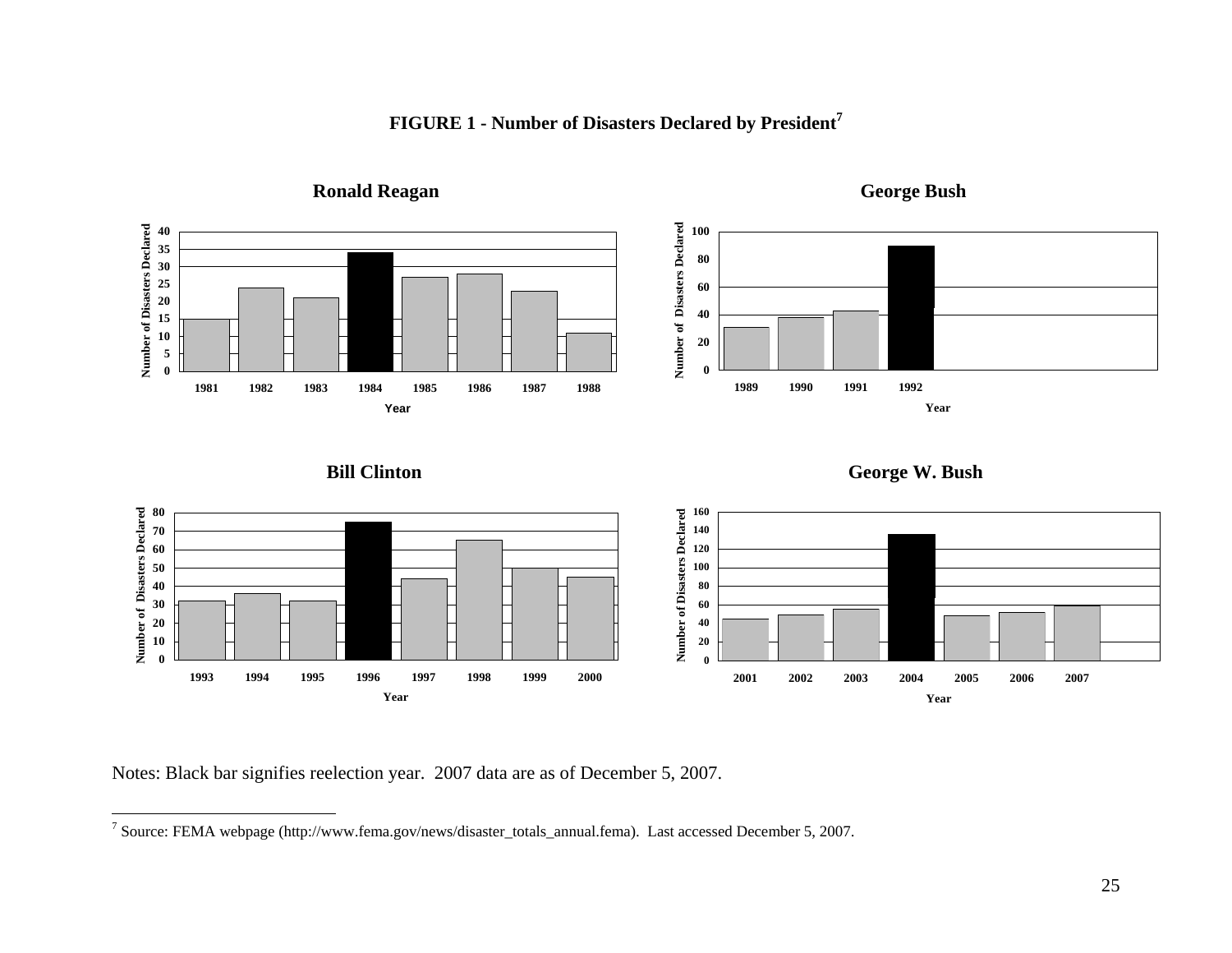# THE POLITICAL ECONOMY OF FEMA DISASTER PAYMENTS

THOMAS A. GARRETT and RUSSELL S. SOBEL

We find that presidential and congressional influences affect the rate of disaster declaration and the allocation of FEMA disaster expenditures across states. States politically important to the president have a higher rate of disaster declaration by the president, and disaster expenditures are higher in states having congressional representation on FEMA oversight committees. Election year impacts are also found. Our models predict that nearly half of all disaster relief is motivated politically rather than by need. The findings reject a purely altruistic model of FEMA assistance and question the relative effectiveness of government versus private disaster relief. (JEL D7, H5)

Disasters are very political events. ÐFormer FEMA Director James Lee Witt (Testimony to U.S. Senate, 30 April 1996)

### I. INTRODUCTION

A central contribution of public choice theory to the analysis of government activity is in viewing the activities of government, not as determined by some single altruistic dictator, but rather as the result of a process involving individual political agents who react to the incentives they face. This somewhat skeptical view of government provided by the public choice approach can be hard for many people to accept, particularly those who believe thatin many important cases—such as regulation, income redistribution, tax collection, and general government spending for the "public good"—that the government acts to maximize public welfare and that individuals in political

An earlier version of this article was presented at the 2001 Public Choice Society meetings in San Antonio, Texas, and the 2001 Southern Economic Association annual meetings in Tampa, Florida. We have benefited from the helpful comments of an anonymous referee of this journal and discussions with Daniel Sutter, Jacob Gersen, John Charles Bradbury, and Brian Knight, as well as other program participants. Remaining errors are our responsibility. The views expressed here are those of the authors and do not necessarily reflect official positions of the Federal Reserve Bank of St. Louis, the Federal Reserve System, or the Board of Governors.

- Garrett: Senior Economist, Research Division, Federal Reserve Bank of St. Louis, St. Louis, MO 63102. Phone 1-314-444-8601, Fax 1-314-444-8731, E-mail tom.a.garrett@stls.frb.org
- Sobel: Associate Professor, Department of Economics, West Virginia University, Morgantown, WV 26506. Phone 1-304-293-7864, Fax 1-304-293-5652, E-mail rsobel2@wvu.edu

power will put aside their personalself-interests in favor of the public good.In these cases then, in which people would imagine the government acting benevolently, it is most important to test the predictions of the public choice model.

Tests of the public choice model to various cases of government activity have their basis in what has been called the congressional dominance model, which postulates that bureaus are very responsive to the wishes of congress. As discussed by Moe (1987; 1997), Weingast and Moran (1983), and Weingast (1984), the model suggests that congressional committees having both budget and oversight responsibilities see that bureaucrats implement the policy preferences of the legislators (legislators are wealth maximizers) and that the executive branch behaves as an electoral vote maximizer. There have been several empirical tests of various forms of the congressional dominance model. Wright (1974), Anderson and Tollison (1991), and Couch and Shughart (1997) find that New Deal spending across states was correlated with congressional power and the importance of a state's electoral votes in the next presidential election.In a study of Federal Reserve policy, Grier (1987) finds that Fed policy isinfluenced by changesinthe leadership of the Senate Banking Committee. Faith et al.

#### ABBREVIATIONS

FEMA: Federal Emergency Management Agency FTC: Federal Trade Commission IRS: Internal Revenue Service OLS: Ordinary Least Squares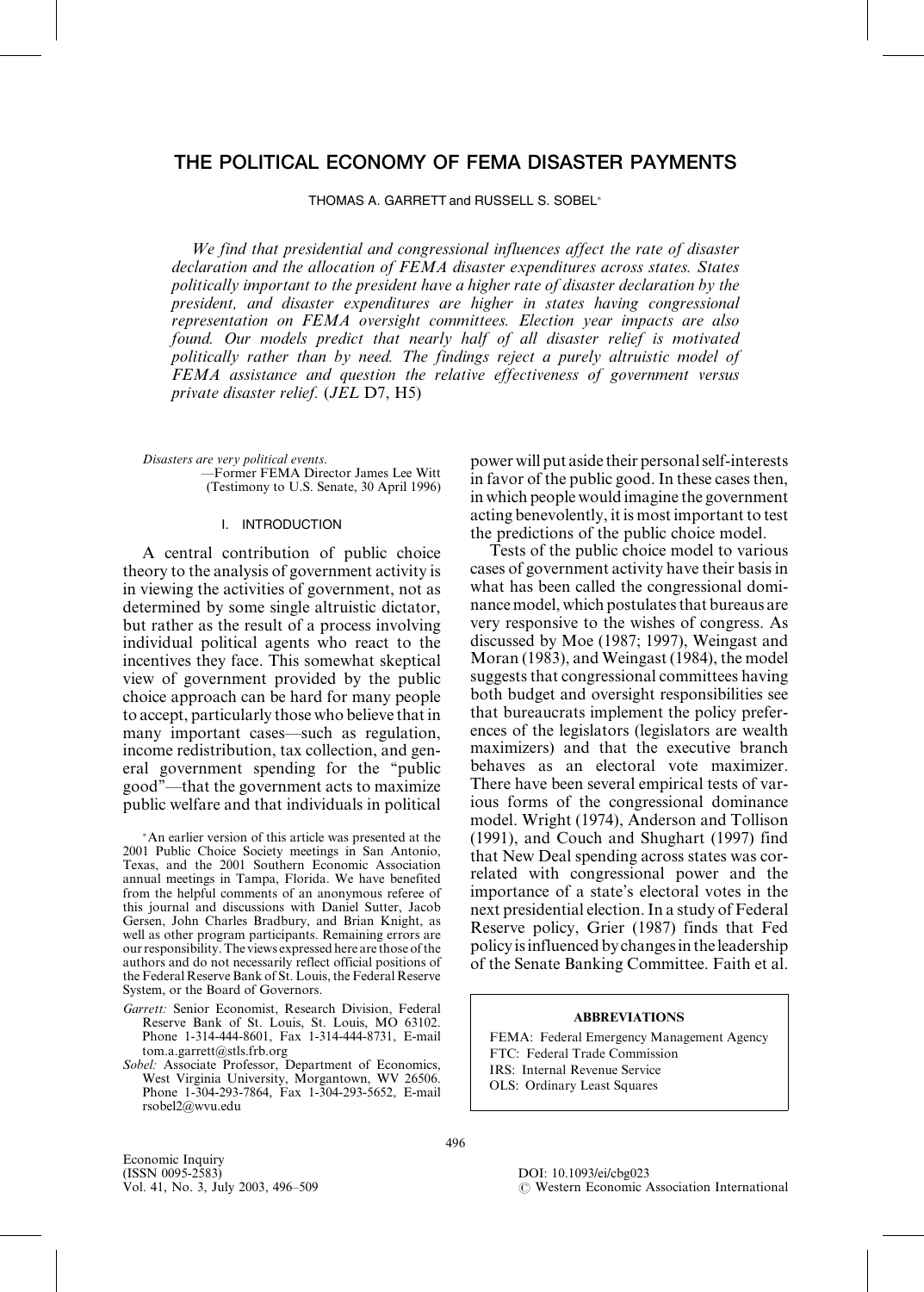(1982) show that Federal Trade Commission (FTC) case rulings tend to be more favorable for firms with headquarters in a district having representation on FTC congressional oversight committees. Finally, Young et al. (2001) present strong evidence that Internal Revenue Service (IRS) audit rates are substantially lower in states that are politically important in the next presidential election and are also substantially lower in the congressional districts of members on key congressional committees overseeing the IRS.

Here we examinewhether congressional and presidential influences affect the rate of disaster declaration and the allocation of federal disaster relief payments made by the Federal Emergency Management Agency (FEMA).<sup>1</sup> This article has several distinct advantages over earlier works on congressional dominance, afforded by the unique nature of disaster declaration and relief. The potential exists for political influence to impact the process at two distinct stages: whether or not a disaster is declared, and then how much money is allocated for the disaster. After a disaster strikes a particular area, the governor makes a request to the president for disaster assistance. After receiving a governor's request, the president then decides whether or not to declare the state or region a disaster area. Only after a disaster has been declared by the president can disaster relief be given. FEMA is in charge of determining the level ofrelief funding forthe area, but further appropriations are determined by Congress in cases requiring large amounts of funding beyond FEMA's allocated budget.

FEMA was created by an executive order of President Carter in 1979 that essentially merged many separate disaster relief agencies that had already been in existence. FEMA is responsible for allocating federal money to areas that have been adversely impacted by natural disasters, such as hurricanes, earthquakes, tornadoes, fires, and severe flooding. However, a great deal of FEMA funding is also allocated for more minor weather phenomenon, such as thunderstorms, snowstorms, and ice storms. FEMA disaster relief is based on the idea that federal aid is necessary to supplement state and local relief. On average, FEMA provides annual relief expenditures of about \$3 billion for about 50 declared disasters each year. Relief varies greatly from year to year, however, and hit a high in 1994 when FEMA disaster expenditures exceeded \$8 billion.

The vast majority of FEMA operations and expenditures are undertaken under the rules and processes established by the Robert T. Stafford Disaster Relief and Emergency Assistance Act (Public Law 93-288), hereafter referred to as the Stafford Act. This act establishes the process for requesting a presidential disaster declaration, defines the types of relief that are available for relief expenditures, and also defines the conditions for obtaining assistance. From a budgetary standpoint, expenditures under the Stafford Act come from the portion of FEMA's budget known as the President's Disaster Relief Fund. In addition to FEMA's activities under the Stafford Act, there are several additional, smaller programs undertaken outside the Stafford Act, such as the flood insurance program and the U.S. Fire Administration.

The activities of FEMA are subject to congressional oversight by several committees. In the House of Representatives, for example, there are four committees partially responsible for the oversight of FEMA. Two of these committees oversee the activities of FEMA under the Stafford Act, and the other two oversee the smaller, non-Stafford Act activities. A similar process is present on the Senate side of FEMA congressional oversight.

### Sources of Political Influence

The process for FEMA disaster relief suggests there are two potential sources by which political influence may enter into the process, both of which we test empirically. The first avenue of political influence is in the process of disaster declaration. Disaster declaration is solely in the hands of the president. The Stafford Act also provides the president no concrete set of criteria on which to declare a disaster. Given that disaster declaration is a decision left entirely to the president, and because there is such a wide range of possible weather phenomenon for which disasters may be declared, it is possible that the president may be more likely to declare a disaster in a state that is politically important. Also, because the Stafford Act allows the president to unilaterally declare a disaster without the approval of

<sup>1.</sup> May (1985) and Platt (1999) further discuss the politics and process of federal disaster relief.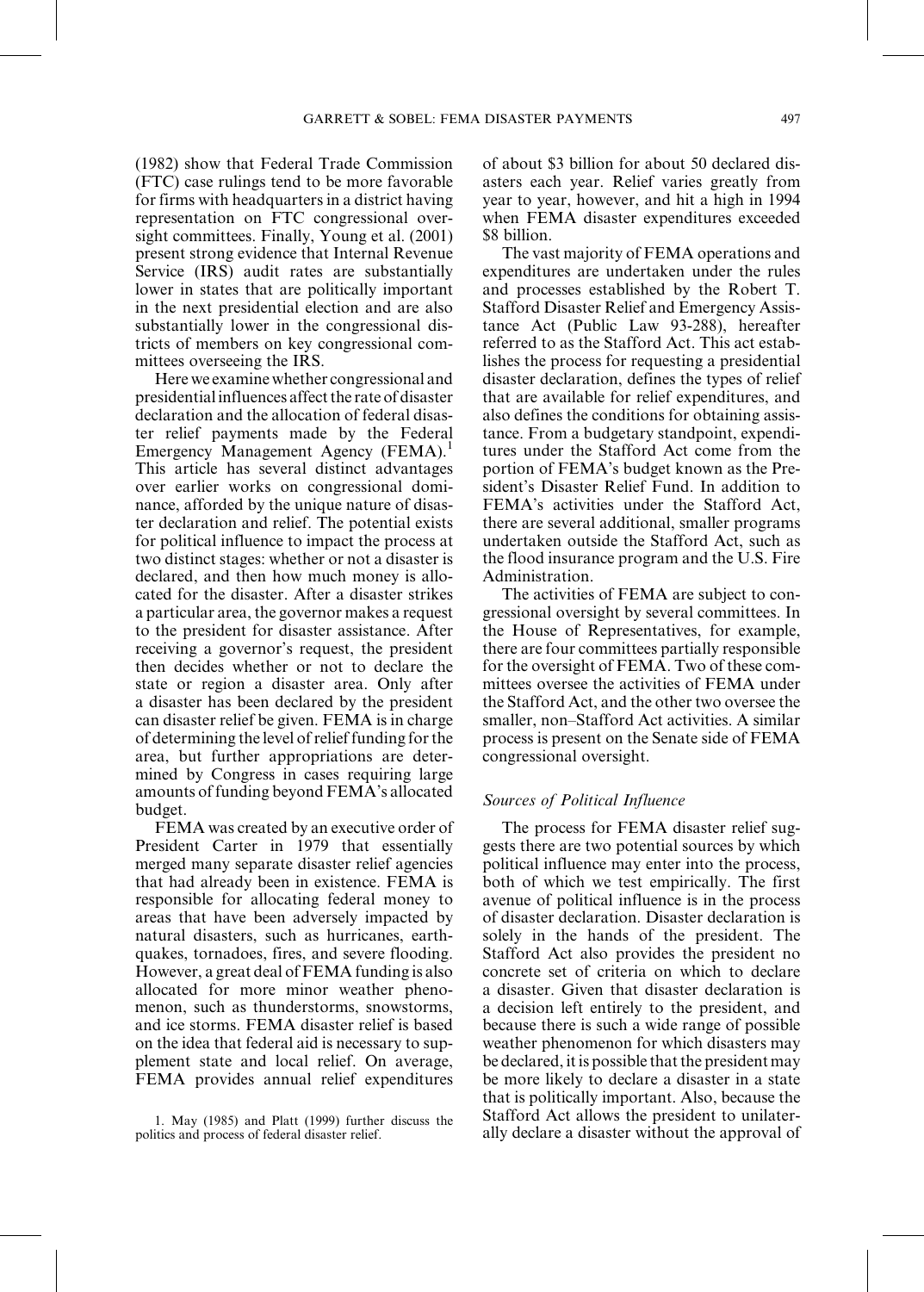Congress, it is possible that the president may use this power to punish or reward legislators who support or oppose his policies or just simply tarnish the image of opposing party legislators in hopes of reducing their probability of reelection.

The potential for presidential political manipulation is in part due to the wording of the Stafford Act, which was made more general in 1988. Federal assistance under the Stafford Act should be awarded when the incident "is of such severity and magnitude that effective response is beyond the capabilities of the state and the affected local governments and that federal assistance is necessary.'' The vague language of what constitutes a disaster means that an official federal disaster could have occurred whenever the president said it did. In fact, before the Stafford Act was modified in 1988, the average number of disasters a year between 1983 and 1988 was 25. Between 1989 and 1994, the average number of disasters a year increased to 41.

The second avenue of political influence may occur through congressional oversight. This is spurred by the important fact that the Stafford Act specifically prohibits the use of any arithmetic formula to determine disaster relief to any geographic area. In other words, there are no set criteria on which levels of FEMA disaster expenditures are based. It is important for the agency to be in good standing with the oversight committees, because these committees can have considerable influence over the agency. In 1992, for example, the House Appropriations Committee found evidence of excessive and wasteful spending by several senior executives at FEMA, such as chauffeur-driven cars. The Appropriations Committee readily cut several executive positions and reduced the budgets of others (Washington Post, 1992). Given the power of oversight committees, it is thus possible that states that are represented on these committees overseeing FEMA receive a disproportionately larger amount of money for disaster relief to remain in the good graces of the oversight committees.

#### II. DATA DESCRIPTION

This section provides an overview of several key variables we use in our empirical tests of political influence on disaster declaration and expenditures.

### FEMA Disaster Expenditures

FEMA disaster expenditures were obtained for all 50 states over the period 1991 to 1999. These include expenditures on all declared disasters, such as earthquakes, floods, snowstorms, hurricanes, tornados, and so on. The expenditure data are censored in that not every state in a given year had a disaster declared, so some observations take the value of zero.<sup>2</sup> An examination of the raw data reveals that some states received significantly higher disaster relief than other states over the nine-year sample period. The top ten and bottom ten statesin terms of disaster relief received (1996 dollars) are shown in Table 1. Not surprising is the finding that the bigger, more populated states like California, Florida, and Texas received significantly more funding, because these states along with several others in the top ten are subject to relatively common disasters, such as earthquakes, hurricanes, flooding, and tornados.

The raw data also allows an interesting examination of recent major disasters and the level of relief received. Many Midwestern and Southern states bordering the Mississippi River had significantly higher FEMA disaster relief in 1993 than in other years due to the massive floods that year. In 1992, the year of Hurricane Andrew, Florida received \$1.86 billion in FEMA disaster expenditures, or roughly 72% of Florida's total disaster expenditures received over the sample period. Similarly, of California's \$8.87 billion in disaster relief over the sample period, \$7.24 billion was received in 1994, the year of the Northridge earthquake.

#### FEMA Oversight Subcommittees

Are disaster expenditure levels solely a result of the natural occurrence and size of the disaster, or does congressional influence also determine disaster expenditure levels? To explore whether those states having greater representation on FEMA oversight committees receive higher FEMA disaster expenditures, we researched which House and Senate subcommittees have FEMA oversight responsibilities and how many legislators from each state for a given year serve on each oversight

<sup>2.</sup> Of the 450 observations on disaster expenditures, 162 had a value of zero. Over the nine-year sample period, all 50 states received some disaster relief.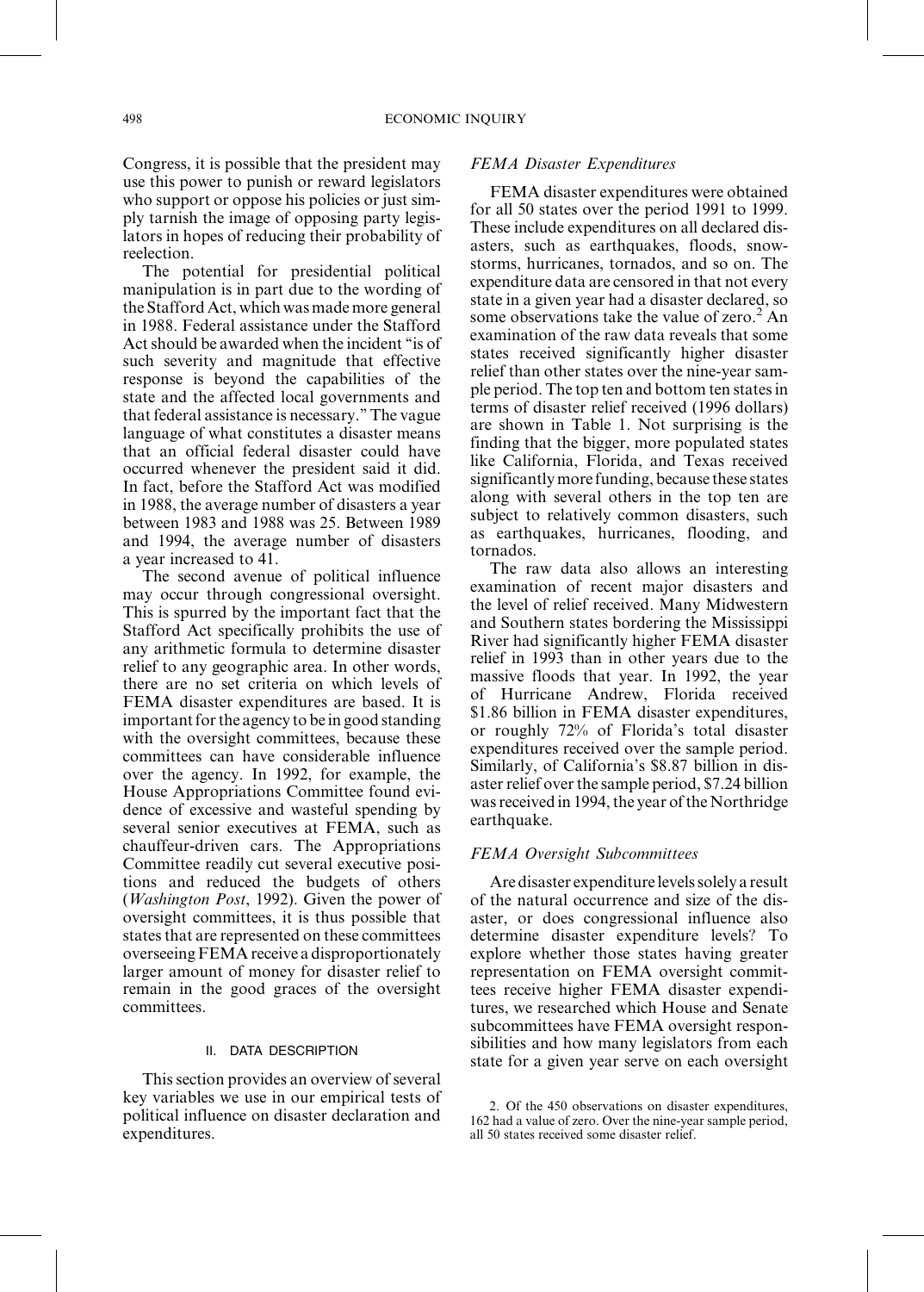| <b>Top Ten States</b> |                                      | <b>Bottom Ten States</b> |                                      |  |
|-----------------------|--------------------------------------|--------------------------|--------------------------------------|--|
| <b>State</b>          | <b>Expenditures</b><br>(in millions) | <b>State</b>             | <b>Expenditures</b><br>(in millions) |  |
| California            | \$8,871.5                            | Nevada                   | \$38.3                               |  |
| Florida               | 2,594.0                              | New Hampshire            | 30.7                                 |  |
| North Carolina        | 950.3                                | Connecticut              | 28.7                                 |  |
| <b>Illinois</b>       | 686.6                                | Colorado                 | 28.6                                 |  |
| Georgia               | 640.5                                | Delaware                 | 24.3                                 |  |
| North Dakota          | 590.5                                | Rhode Island             | 19.2                                 |  |
| Minnesota             | 510.7                                | Montana                  | 15.8                                 |  |
| Texas                 | 506.2                                | New Mexico               | 10.5                                 |  |
| New York              | 502.8                                | Utah                     | 1.8                                  |  |
| Louisiana             | 426.2                                | Wyoming                  | 1.1                                  |  |

TABLE 1 Total FEMA Disaster Expenditures by State, 1991 to 1999

Note: Data obtained from FEMA and is converted to real 1996 dollars.

subcommittee. This information was obtained from the Almanac of American Politics over various years and was confirmed by FEMA.

There are a total of nine subcommittees that oversee FEMA: four in the House of Representatives and five in the Senate. Of the four subcommittees in the House, two oversee major disaster funding (the Stafford Act) and two oversee more minor FEMA programs, such as fire prevention, flood insurance, and earthquake safety programs. In the Senate, two subcommittees also oversee disaster expenditures and three oversee other FEMA programs. In the House, the two subcommittees that oversee disaster relief under the Stafford Act are (1) the Water, Resources, and Environment subcommittee of the Transportation and Infrastructure Committee; and (2) the Veterans Administration, Housing and Urban Development, and Independent Agency subcommittee of the House Appropriations Committee. In the Senate, the two Stafford Act oversight subcommittees are (1) the Clean Air, Wetlands, Private Property and Nuclear Safety subcommittee of the Environment and Public Works Committee; and (2) the Veterans Administration, Housing and Urban Development, and Independent Agency subcommittee of the Senate Appropriations Committee.

The non-Stafford Act oversight committees are, in the House, (1) the Basic Research subcommittee of the Science Committee, which oversees the U.S. Fire Administration and the Earthquake program; and (2) the Housing andCommunityOpportunity subcommittee of the Banking and Financial Services Committee, which oversees the Flood Insurance Program. In the Senate, the three subcommittees are (1) the Oversight of Government Management and District of Columbia subcommittee of the Government Affairs Committee; (2) the Housing Opportunity and Community Development subcommittee of the Banking, Housing, and Urban Affairs Committee; and (3) the Science, Technology, and Space subcommittee of the Commerce, Science, and Transportation Committee.

The number of members on each of the nine subcommittees is relatively constant over the years, although membership can vary. A listing of each subcommittee and the average number of members on each committee overthe period 1991 through 1999 is provided in Table 2. In addition, membership is not uniform acrossthe states—some states may have more than one legislator on an oversight subcommittee, whereas other states may have no legislators on a subcommittee.

### Presidential Influence

Federal disaster declaration is open to political influences because there are no established set of criteria the president uses when deciding whether or not to declare a disaster, and the president has unilateral authority to declare a disaster. The process of disaster declaration involves the governor of the affected state contacting the president, with the president making the final decision as to whether or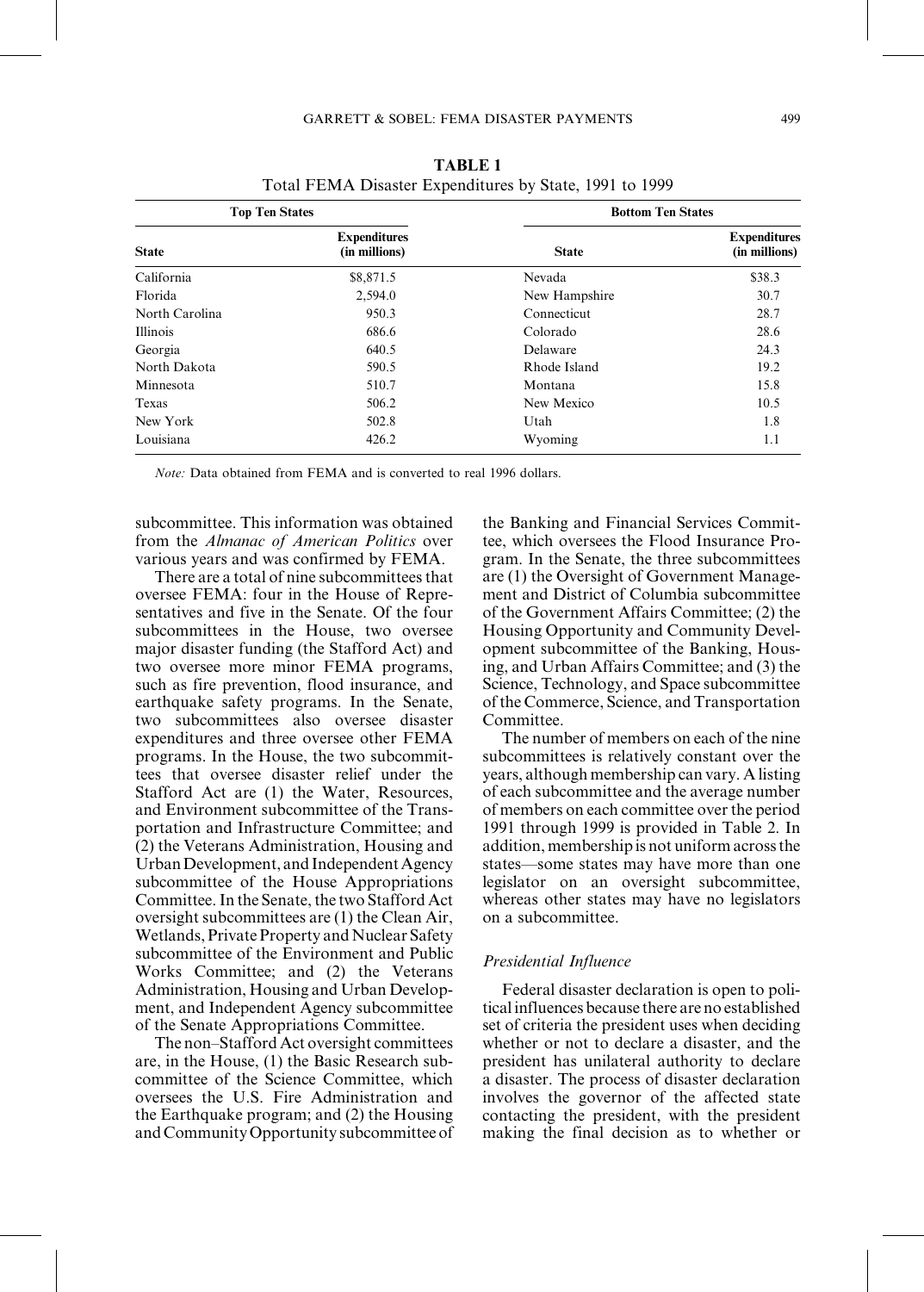#### 500 ECONOMIC INQUIRY

| T EIVIA OVERSIGNI COMMITTEES and AVERAGE MEMORISHIP                               |                                                      |  |  |
|-----------------------------------------------------------------------------------|------------------------------------------------------|--|--|
|                                                                                   | <b>Average Number of</b><br><b>Members 1991-1999</b> |  |  |
| <b>Stafford Act oversight subcommittees</b>                                       |                                                      |  |  |
| House of Representatives                                                          |                                                      |  |  |
| Water, Resources, and Environment                                                 | 30                                                   |  |  |
| Veterans Administration, Housing and<br>Urban Development, and Independent Agency | 11                                                   |  |  |
| <b>Senate</b>                                                                     |                                                      |  |  |
| Clean Air, Wetlands, Private Property,<br>and Nuclear Safety                      | 7                                                    |  |  |
| Veterans Administration, Housing and<br>Urban Development, and Independent Agency | 11                                                   |  |  |
| <b>Non–Stafford Act oversight subcommittees</b>                                   |                                                      |  |  |
| <i>House of Representatives</i>                                                   |                                                      |  |  |
| Basic Research                                                                    | 20                                                   |  |  |
| Housing and Community Opportunity                                                 | 28                                                   |  |  |

TABLE 2

## FEMA Oversight Committees and Average Membership

Source: Subcommittee membership by state for each legislator is from the Almanac of American Politics. FEMA oversight by the above subcommittees was confirmed by the Almanac and FEMA.

Science, Technology, and Space 9

not a disaster is declared. The public choice model predicts that those states politically important to the president are likely to have more disasters declared. In fact, an article in American Spectator (1996) summarized several stories from the nation's top newspapers documenting that many states who had bona fide disasters were overlooked, while electoral voterich states, such as California and Florida, had disasters declared in the wake of mild natural occurrences. Downton and Pielke (2002) provide evidence of this by showing that presidential flood declarations are greater in years when the president is running for reelection.

Senate

Oversight of Government Management

and District of Columbia

Housing Opportunity and Community Development

Willet (1989) and Tabellini and Alesina (1990) suggest that the political importance of each state can be measured by its expected number of electoral votes. We construct a measure, which we term *electoral importance*, that considers that the president has a greater incentive to declare more disasters in those states where his chance of reelection is near 50% (i.e., battle-ground states), compared to states where his chances are greater than or less than 50%. To compute our measure of electoral importance, we first calculated the percent of presidential elections from 1956 to 1996 that were won by a Democrat (America Votes, various years). This percentage was then entered into a formula that produces a maximum value of one if the percent of elections won is 50%, and has a value that symmetrically decreases to zero as the percentage of elections won approaches either  $0\%$  or  $100\%$ .<sup>3</sup> This value is then multiplied by the number of electoral votes in each state (from the Federal Register) to give us our electoral importance variable. Thus, if the president has a 50–50 chance of winning a state, then the electoral importance of that state is equal to the state's number of electoral votes, whereas a  $0\%$  or  $100\%$  chance of winning a state provides an electoral importance of zero.

5

11

3. The formula we used is  $Y = 1-4\left(X-0.5\right)^2$ , where X is the percent of presidential elections between 1956 and 1996 won by a Democrat and  $Y$  is the weighting factor having a maximum value of one at  $X = 50\%$  and a minimum value of zero at  $X = 0\%$  or  $X = 100\%$ . Y is multiplied by the number of electoral votesin a state to arrive at the measure of electoralimportance.BecauseYhas aninvertedU shape, the value of  $Y$  is the same if we used the percent of presidential elections that were won by a Republican.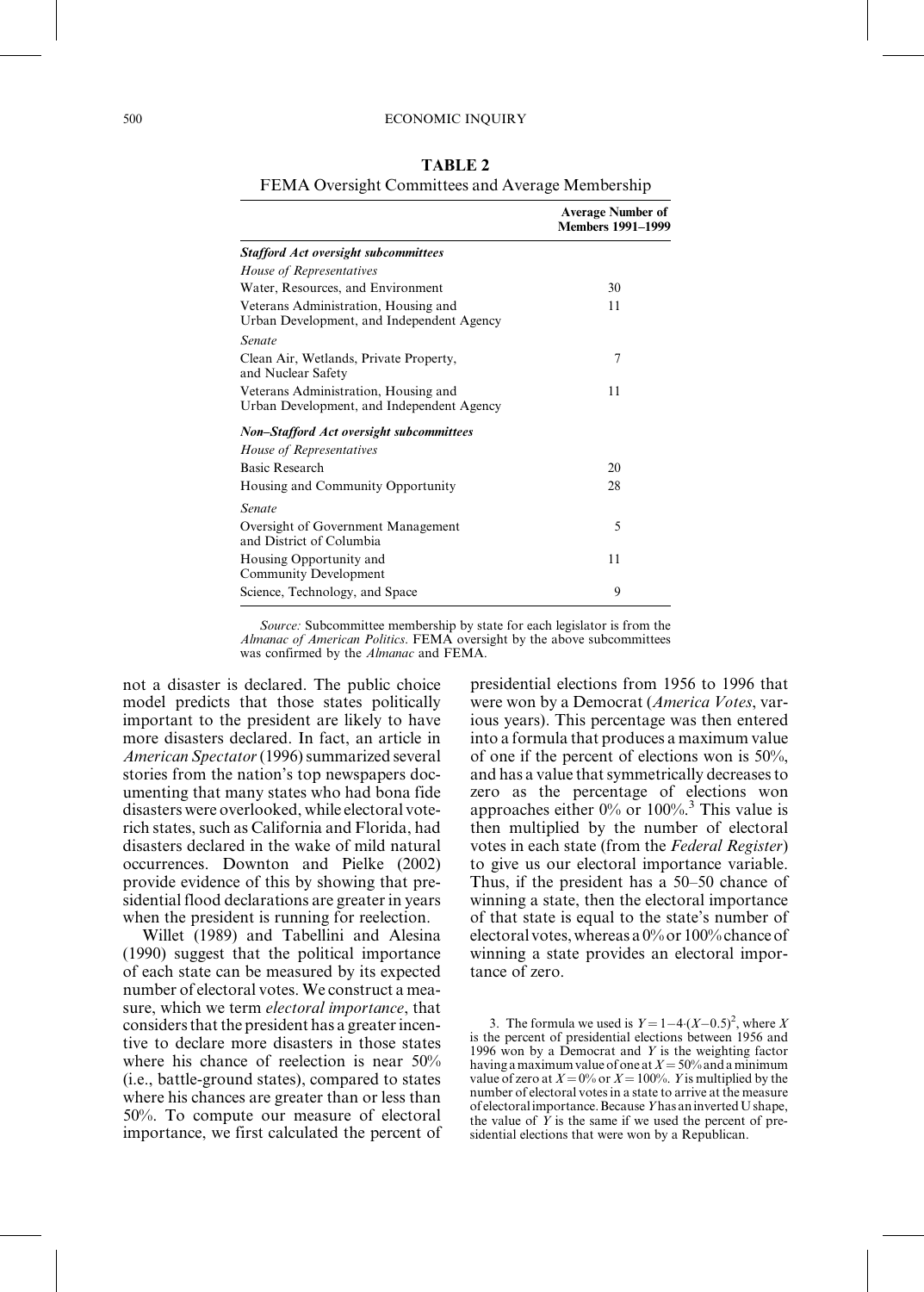State governors often serve as the link between the president and a state's constituency, especially in election years. Governors are often seen beside the president as he tours or campaignsin the state. During election years governors of the same political party as a presidential candidate often publicly offer their endorsement of the candidate. Governors also offer public comments on the president's agenda. Whether the comments are favorable is surely dependent on the political party affiliation of the governor and the president. Given these relationships between governors and the president, the public choice model suggests that the president may declare more disasters in those states whose governor is of the same political party as the president. We include a dummy variable that accounts for this relationship that has a value of one if the governor from state  $i$  in year  $t$  is from the same political party as the president, and has a value of zero otherwise.

Finally, because the Stafford Act allows the presidentto unilaterally declare a disasterwithout the approval of Congress, it is possible that the president may use this power to punish or reward legislators. A Democratic president may decide not to declare a disaster in a state with predominately Republican representation in Congress, either to punish the legislators for not supporting his policies or just to hurt the legislators politically, especially in congressional election years. In addition, disaster declaration may act as a sort of log-rolling between the president and Congress. The abilityofthepresidentto usedisasterdeclaration as a political tool, however, is tempered by the severity of the disaster and the nationwide attention it receives. We compute for each year the percent of legislators from each state in the U.S. Congress that are Republican and the percent of legislators from each state in Congress that are Democrats. For years in our sample in which George H. Bush was president, this Congress variable is the percent of legislators from each state that are Republican, and for Bill Clinton years the Congress variable is the percent of legislators from each state that are Democrat.

### Controlling for Disaster Size

Of course, disaster declaration and expenditure levels are directly related to the severity of an actual disaster besides the possible political influence of oversight committees and the president. To evaluate the impact of oversight committee membership and presidential influence on disaster expenditures and declarations, it is important that we control for the size of the natural disaster in our empirical models. We consider two variables that serve as measures for the size of a disaster. One variable is the dollar amount of private property insurance claims due to natural disasters, provided by the American Insurance Services Group, Inc. This variable is available by state by year and is simply the total dollar amount of private property insurance claims that were filed as a result of a natural disaster.The second variable is Red Cross financial disaster assistance, which includes monetary payments to individuals and families along with food, medicine, and so on.It is expected that the Red Cross financial assistance variable and the private insurance claims variable are both directly related to the level of FEMA disaster expenditures.<sup>4</sup>Thus, if we think of total FEMA disaster assistance as having both an altruistic component (based on the severity of the disaster) and a politically motivated component, by including the Red Cross and private insurance variables in the regression we can control for the severity component and isolate the politically motivated component of FEMA expenditures.

### III. EMPIRICAL METHODOLOGY

This section presents the two empirical models we use to test for political influence over disaster declaration and FEMA disaster expenditures. Recall that the disaster declaration and relief process is that the president decides whether or not to declare the state or region a disaster area after receiving a request from the governor. Only after a disaster has been declared by the president can relief be provided byFEMA.The first model we present accounts for those factors, political and otherwise, influencing the rate of disaster declaration by the president. The second model explores the factors influencing FEMA disaster expenditures to states, namely, whether states having greater representation on FEMA oversight committees receive higher FEMA disaster payments.

<sup>4.</sup> We discuss the potential simultaneity between FEMA expenditures and the Red Cross and private insurance variables later in the article.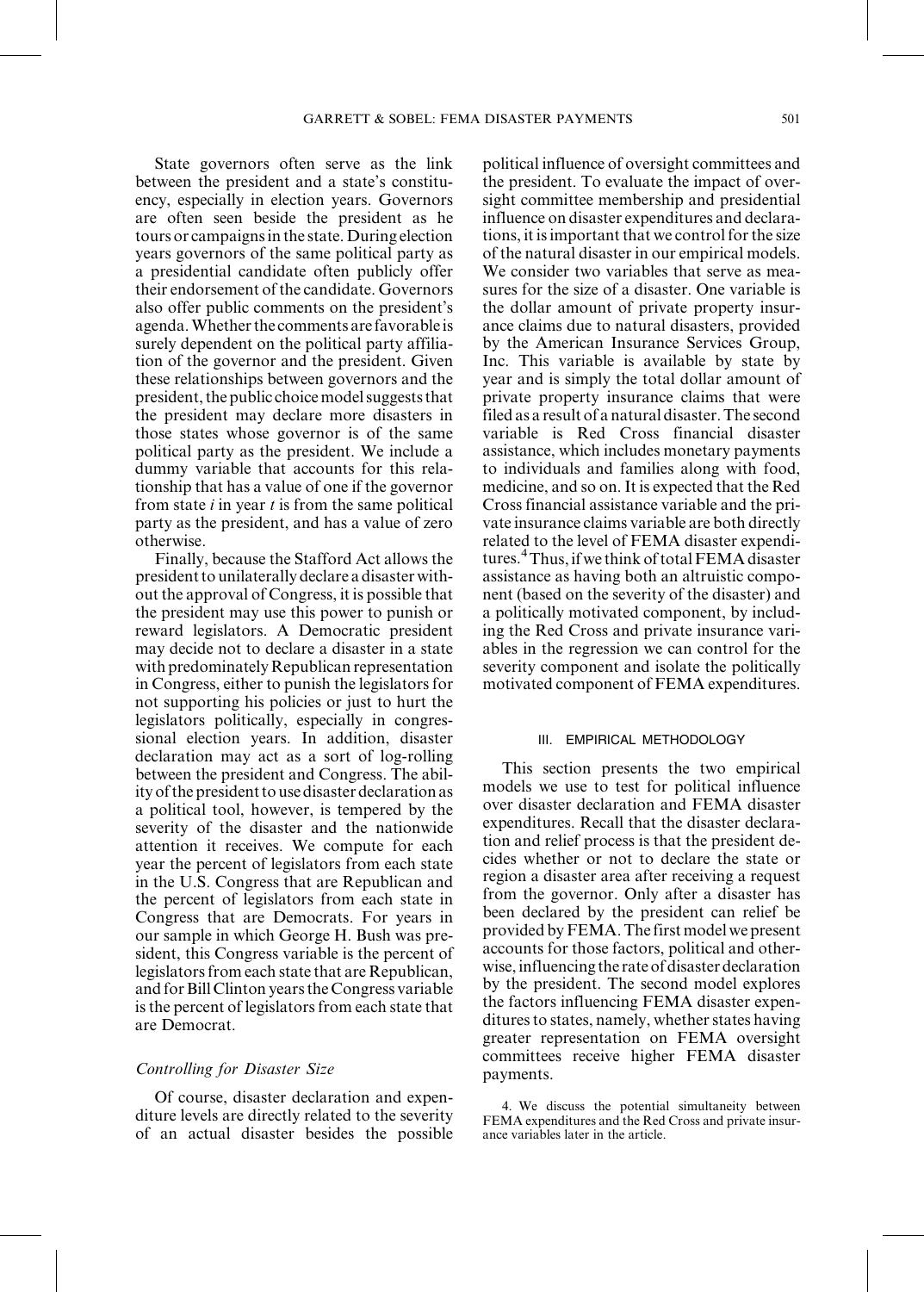## A Model of Presidential Disaster **Declaration**

The number of presidential disaster declarations by state by year was provided by FEMA. Over the period 1991 through 1999, the number of presidential disaster declarations ranged from 98 in Texasto 1 in Wyoming. Florida and California had 23 and 16 disasters declared, respectively. Most states had between 1 and 20 disasters declared over the sample period. To explore the determinants of presidential disaster declaration, one could, using ordinary least squares (OLS), regress the number of presidential disasters declared in state  $i$  in year  $t$  on a vector of explanatory variables, including state electoral importance and the governor dummy variable. $5$  However, the count nature of the dependent variable will render OLS inconsistent, as well as introduce heteroscedasticity into the model. The number of disasters declared, like the disaster expenditure variable, is censored. Also, the nonzero observations take values of  $y_{it} = 1, 2, 3$ , and so on depending on the number of disasters the president declared. To consider the count nature of the dependent variable, we estimate the disaster declaration model using a Poisson regression model.

The basic Poisson model (see Greene, 2000) is

(1) 
$$
Prob(Y_{it} = y_{it}) = (e^{-\lambda_{it}} \lambda_{it}^{y_{it}})/y_{it}!,
$$
  
\n $y_{it} = 0, 1, 2, 3, ...,$ 

where  $\lambda_{it}$  is the average number of occurrences (in this case disasters declared) within the given space and time interval (state and year). It is commonly assumed that  $\lambda_{it}$  takes the form

ln lit b<sup>0</sup> 2 x:

Given the nonlinear nature of the model, maximum likelihood is the favored estimation approach. The likelihood function for (1) can be written, using (2), as

$$
\ln L = \ln[(e^{-\lambda_{it}}\lambda_{it}^{y_{it}})/y_{it}!]
$$
  
(3) 
$$
\ln L = \sum_{i=1}^{n} \sum_{t=1}^{T} [-\lambda_{it} + y_{it} \ln \lambda_{it} - \ln y_{it}!].
$$

5. It would be of interest to explore what percent of disaster declaration requests by state governors were honored by the president. However, the number of disaster declaration requests was not available.

Estimating (3) will provide coefficient estimates, and finding  $\partial E[y_{it}|\mathbf{x}]/\partial \mathbf{x}$  provides the marginal effects. These measure the impact of each explanatory variable on the mean rate of occurrence for disaster declaration.

We anticipate the electoral importance variable to be positive, suggesting that the rate of disaster declaration is higher in those states that are politically important to the president. If the president rewards governors of the same political party, then the governor variable should be positive. If disaster declaration is used as a tool by the president to politically help legislators of the same political party (or harm legislators of the opposing political party), a positive relationship is expected between the Congress variable and the rate of disaster declaration. We also include per capita income to explore whether relatively wealthier states receive more or less favorable treatment by the president, along with a set of regional and year dummy variables to control for unobserved state and time effects. The coefficient estimates for the 1992 and 1996 year dummy variables are reported to reveal any differences in the mean rate of presidential disaster declaration during an election year (1991 is the omitted category). $6 \text{ In an attempt to}$ control for the actual number of disasters in the state that year, we also include the number of disasters declared by private insurance companies as an independent variable in the regressions.<sup>7</sup>

#### A Model of FEMA Disaster Expenditures

We examine the impact of oversight committee membership on FEMA disaster expenditures by regressing FEMA disaster

7. The number of disasters declared by private insurance companies is from the American Insurance Services Group, Property Claim Services. According to the industry, a weather event is considered a natural disaster if total damagesina geographic area exceed\$25million.This value has increased over time to reflect increases in building costs. Insurance payments are based solely on individuals' insurance claims and are not influenced by the level of federal disaster relief.

<sup>6.</sup> There are a total of nine regional dummy variables, and a state's assignment to a particular region is based on the assignment given by the U.S. Bureau of the Census. The nine regions are: New England, Mid-Atlantic, East North Central, West North Central, South Atlantic, East South Central, West South Central, Mountain, and Pacific (omitted).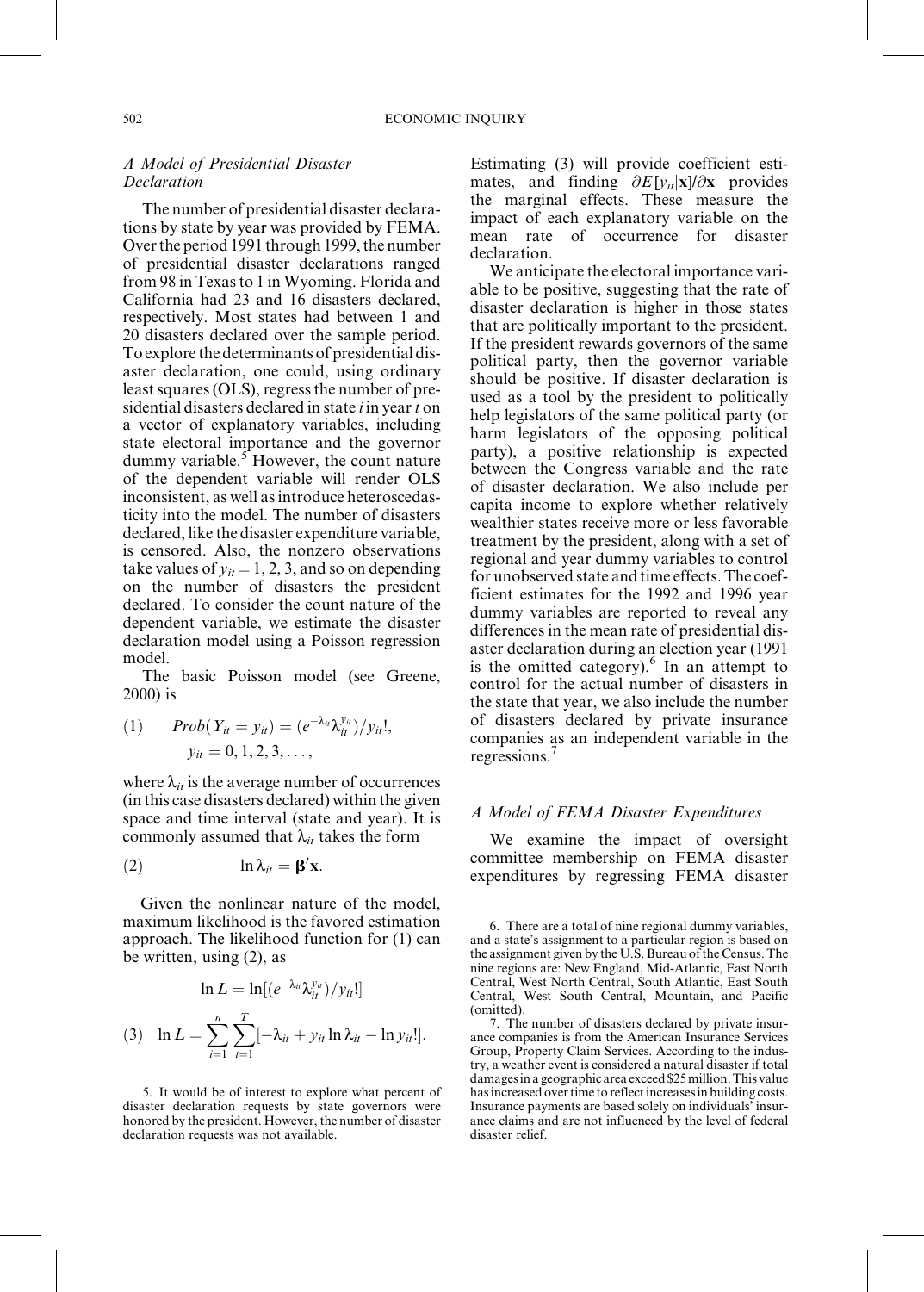expenditures on several subcommittee variables and other explanatory variables. The models take the form:

(4)  $y_{it}^* = \mathbf{\beta}'\mathbf{x} + e_{it}$  $y_{it} = 0$  if  $y_{it}^* \le 0$ ,  $y_{it} = y_{it}^*$  if  $y_{it}^* > 0$ .

Given the censored nature of the dependent variable, performing OLS on Equation (4) will result in inconsistent coefficient estimates. A Tobit regression model is used to account for the censored data and arrive at consistent coefficient estimates. The Tobit coefficients each measure the impact of the explanatory variable on the dependent variable given that a disaster has been declared (positive values of  $y_{it}$  only). The marginal effects are each interpreted as the effect of the explanatory variable on the expected value of the dependent variable, incorporating both their effect on the probability a disaster is declared and the level of disaster expenditures. Whether one is interested in the Tobit coefficients or the marginal effects depends on the question at hand. Although we generate both estimates, we are primarily interested in the Tobit coefficients.

We generate two oversight subcommittee variables to test whether states having greater representation on Stafford Act and non-Stafford Act oversight subcommittees receive higher FEMA disaster payments. One variable represents the total number of legislators from state  $i$  in year  $t$  that serve on one or more of four Stafford Act oversight subcommittees (shown in Table 2). The other variable represents the total number of legislators from state  $i$ in year t that serve on one or more of the five non-Stafford Act FEMA oversight subcommittees. For any state within a given year, subcommittee membership by state ranges from zero to seven for all of the Stafford Act oversight committees and ranges from zero to ten for all of the non-Stafford Act subcommittees. Membership by state also varies year to year in terms of the number of legislators on each subcommittee from each state.Althoughwe expect both subcommittee variables to be positive and significant, we also expect the Stafford Act oversight subcommittee variable to be larger than the non-Stafford Act oversight

subcommittee variable because the Stafford Act directly involves disaster relief, the primary function of FEMA.

We then separated the Stafford Act and non–Stafford Act variables to explore any differences between Senate and House subcommittees. Senators and representatives face different median voters. Also, given that disasters are normally isolated to a small geographic area, one might expect House members from the impacted district to be more responsive to the disaster (and thus exert more influence) than a senator from the same state. This is because for most natural disasters, a House member will have a higher percentage of his or her constituency impacted by the disaster than a senator from the same state. The benefit FEMA can provide a legislator on an oversight committee in terms of increased votes or support is thus higher for representatives than it is for senators. In this environment, Goff and Grier (1993) suggest that senators will be less politically effective and less likely to apply influence relative to House members. Furthermore, as noted in the introduction, it was the House Appropriations Committee that took action against excessive spending at FEMA. This suggests that FEMA may be more responsive to this and possibly other House committees.

To explore these possible differences between Senate and House subcommittees, we separated the Stafford Act variable into two new variables, one reflecting House subcommittees overseeing the Stafford Act and the other reflecting Senate subcommittees overseeing the Stafford Act. Similarly, we divided the variable for non-Stafford Act oversight subcommittees into both a Senate variable and a House variable.

Other variables in the disaster expenditure model include private insurance property claims from natural disasters and Red Cross financial disaster assistance. These variables control for the size of the disaster and are expected to be positive. As in the disaster declaration model, we also include regional and year dummy variables with the 1992 and 1996 dummy variables reported to reveal differences in the mean level of disaster expenditures during an election year. Finally, the number of FEMA disasters declared is included in the models because the number of disasters declared is a determinant of the probability that the expenditure variable is nonzero.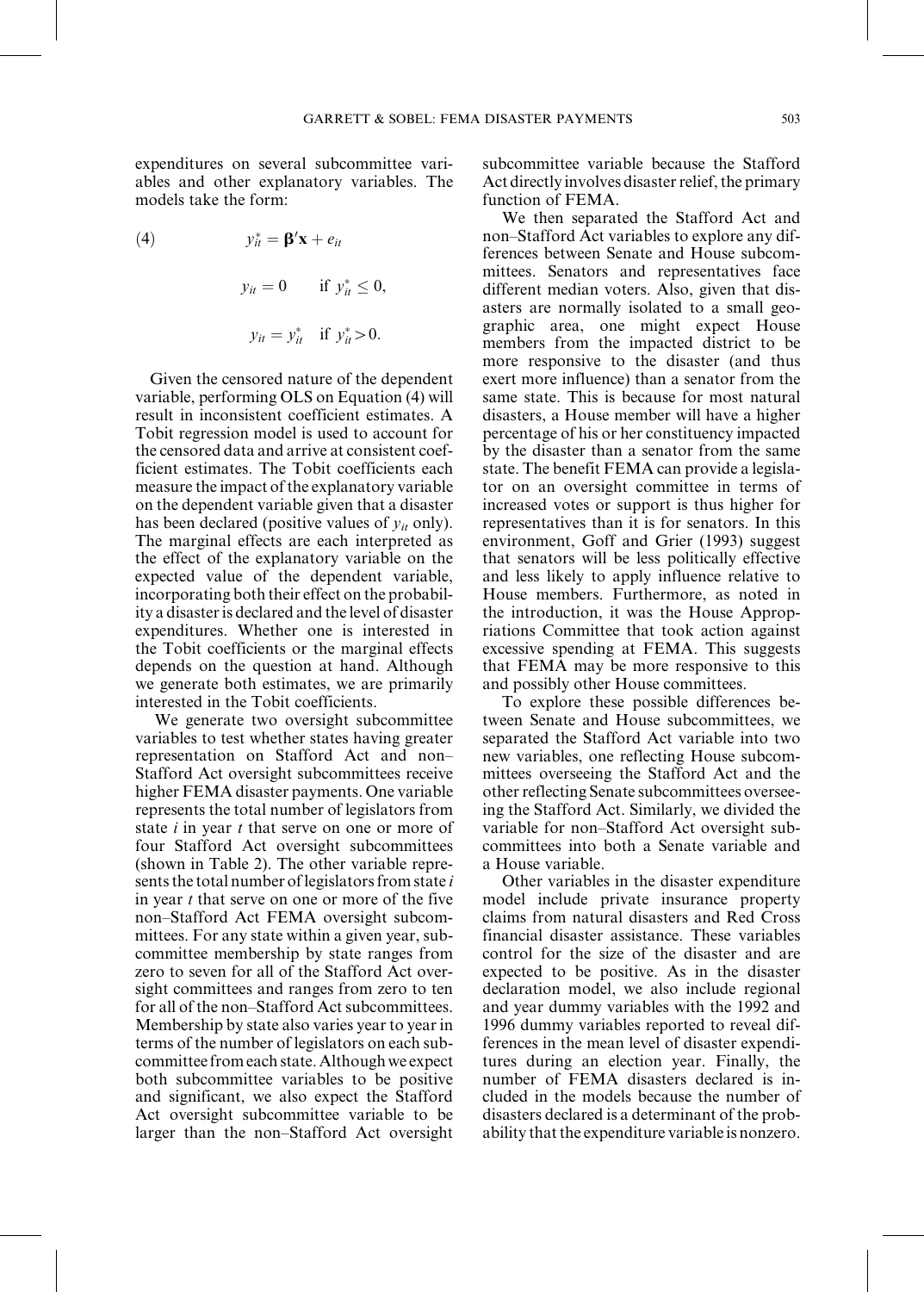| <b>Variable</b>                                    | Model(1)          | Model(2)          | Model(3)                     |
|----------------------------------------------------|-------------------|-------------------|------------------------------|
| Constant                                           | 0.486(0.87)       | 0.510(0.90)       | 0.539(0.94)                  |
| Private insurance, number<br>of disasters declared | $0.103***$ (4.43) | $0.105***$ (4.47) | $0.086***$ (3.44)            |
| Per capita income                                  | $-0.285(1.29)$    | $-0.297(1.34)$    | $-0.383$ <sup>*</sup> (1.67) |
| Percent of Congress same<br>party as president     |                   | 0.082(0.33)       | 0.063(0.24)                  |
| Governor from same<br>political party as president |                   | 0.124(1.03)       | 0.153(1.25)                  |
| Electoral importance                               |                   |                   | $0.017**$ (2.04)             |
| 1992 election year dummy variable                  | 0.431(1.60)       | 0.437(1.62)       | 0.424(1.56)                  |
| 1996 election year dummy variable                  | $0.923***(3.73)$  | $0.923***$ (3.72) | $0.974***$ (3.89)            |
| Regional and year dummy variables                  | Yes               | Yes               | Yes                          |
| Observations                                       | 448               | 448               | 448                          |
| Log likelihood                                     | $-600.21$         | $-599.53$         | $-597.08$                    |

TABLE 3 Factors Impacting the Rate of Presidential Disaster Declaration; Poisson Regressions, Marginal Effects

*Notes:* Dependent variable is the number of presidential disasters declared in state  $i$  in year  $t$ . Absolute  $t$ -statistics in parentheses. The restricted log likelihood for the models (all  $\beta$ 's = 0) is  $-648.84$ . The coefficient on per capita income is interpreted per a \$10,000 change. All coefficients are interpreted as their impact on the mean rate of disaster declaration. 1991 is the omitted year dummy variable. The sample period is 1991 to 1999.

\*\*\*, \*\*, and \* denote significance at  $1\%$ ,  $5\%$ , and  $10\%$ , respectively.

#### IV. EMPIRICAL RESULTS

#### Presidential Disaster Declaration

The results from three different Poisson regressions are shown in Table 3.<sup>8</sup> The first specification only includes the number of private insurance disaster declarations and state economic variables. The second specification includes the Congress variable and the governor dummy variable, and the third specification includes the electoral importance variable. All specifications contain regional and year dummy variables.<sup>9</sup>

As expected, the private insurance disaster declaration variable is positive and significant in all three specifications. Per capita income is

8. One feature of the Poisson model is that it assumes that the mean of the dependent variable is equal to its variance, or  $E[y_{it}|\mathbf{x}] = \text{Var}[y_{it}|\mathbf{x}] = \lambda_{it} = e^{\beta' \mathbf{x}}$ . A test of this assumption can be conducted. The test, proposed by Cameron and Trivedi (1990), is commonly called a test for overdispersion. They essentially test whether the variance of y is equal to its mean, or H<sub>o</sub>: var[ $y_{ii}$ ] =  $u_{ii}$ , H<sub>1</sub>: var[ $y_{ii}$ ] =  $u_{it} + \alpha \cdot g(u_{it})$ . Rejecting H<sub>o</sub> ( $\alpha \neq 0$ ) suggests that the variance is not equal to the mean. In this case, a negative binomial regression can be performed. We performed the overdispersion test for our three presidential models. In each model the coefficient  $\alpha$  was not significant at conventional levels, suggesting the Poisson model is appropriate.

9. InTexasin 1996 there were 33 disasters declared and in 1998 there were 56 disasters declared. For all other observations the number of disasters declared ranged from zero

significant in the third specification only, providing slight evidence that states having higher per capita income have a lower rate of disaster declaration than lower-income states, possibly suggesting lower-income states are favored over higher-income states.

We find evidence that certain political incentives facing the president significantly impact the rate of disaster declaration. Those state having a higher electoral importance have a higher rate of presidential disaster declaration. This finding is consistent with Downton and Pielke's(2002) finding that a greater number of floods are declared by the president in election years. We also find evidence that the mean rate of presidential disaster declaration was higher during an election year compared to a nonelection year (1991). The mean rate of disaster declaration during an election year was higher for Clinton than for Bush. The coefficients on the 1996 election year dummy variable are greater in magnitude than all other year dummy variables, suggesting that the mean

to eight, with each value between zero and eight having at least one observation (the average number of disasters in the sample is 1.5). Effective estimation of the Poisson model requires no large break in the count sequence of the dependent variable, so these two observations from Texas had to be omitted to estimate the models.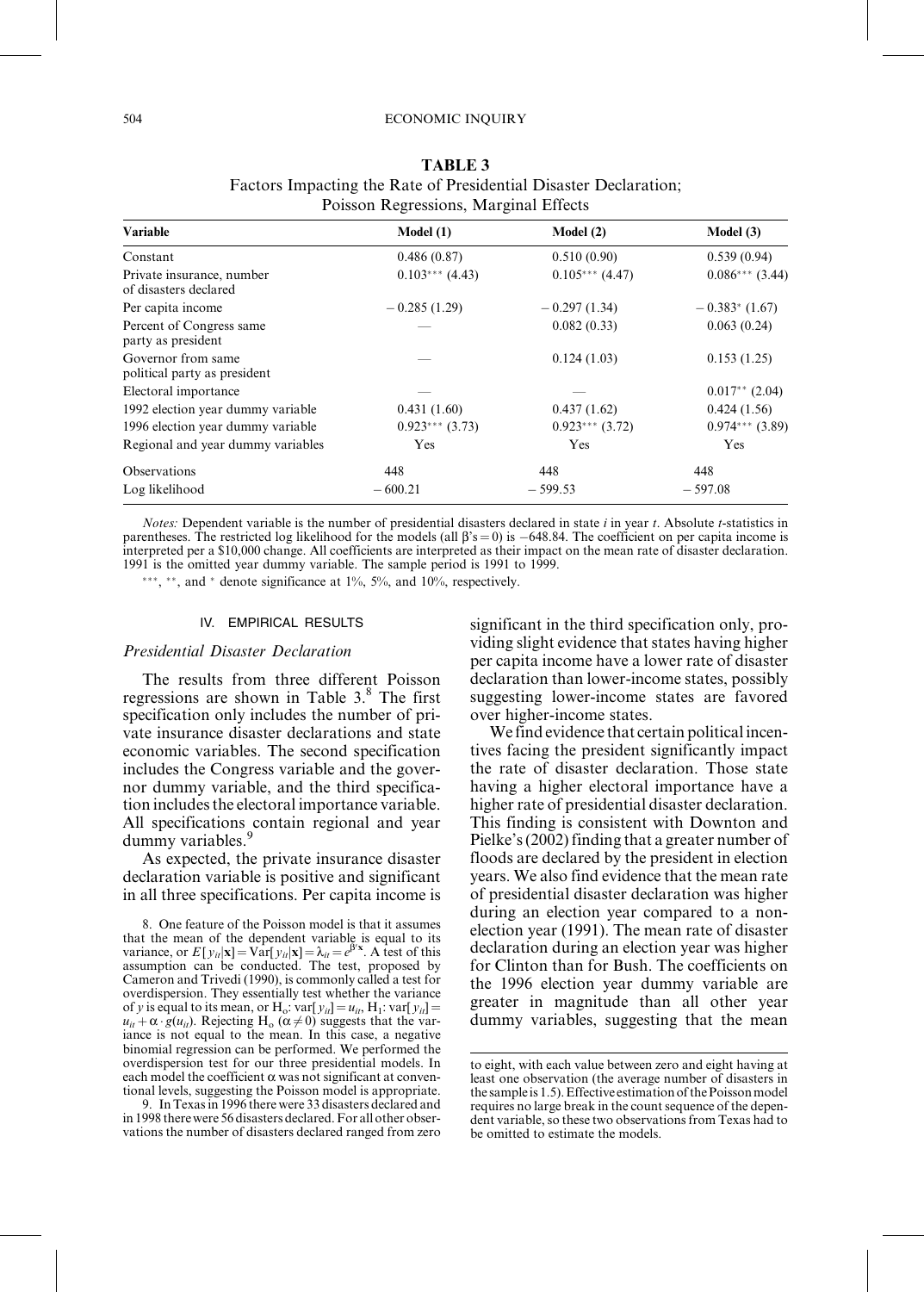| <b>Variable</b>                                                       | Model(1)                | Model(2)                | Model (3)               |
|-----------------------------------------------------------------------|-------------------------|-------------------------|-------------------------|
| Constant                                                              | $-102,372,356^*$ (1.66) | $-156,432,467**$ (2.43) | $-147,856,974**$ (2.32) |
| Insurance property<br>claims from disasters (\$)                      | $0.253***$ (19.68)      | $0.245***(18.77)$       | $0.244***$ (18.82)      |
| Red Cross disaster assistance (\$)                                    | $16.003***$ (5.93)      | $14.214***$ (5.22)      | $14.459***$ (5.34)      |
| Number of presidential<br>disasters declared                          | $10,961,440***$ (2.61)  | $8,788,234**$ (2.08)    | $7,921,685*$ (1.88)     |
| Number of legislators on Stafford<br>Act oversight committees         |                         | $26,169,930**$ (2.06)   |                         |
| Number of legislators on non-Stafford<br>Act oversight committees     |                         | 13,896,506 (1.36)       |                         |
| Number of senators on Stafford<br>Act oversight committees            |                         |                         | $-14,718,707(0.52)$     |
| Number of senators on non-Stafford<br>Act oversight committees        |                         |                         | $-21,036,191(0.94)$     |
| Number of representatives on Stafford<br>Act oversight committees     |                         |                         | $36,568,792**$ (2.33)   |
| Number of representatives on non-Stafford<br>Act oversight committees |                         |                         | 24,689,388** (1.96)     |
| 1992 election year dummy variable                                     | $-9,658,313(0.15)$      | $-2,620,343(0.04)$      | $-4,488,710(0.07)$      |
| 1996 election year dummy variable                                     | $136,735,863**$ (2.24)  | $144,883,460**$ (2.39)  | $146,639,194**$ (2.44)  |
| Regional and year dummies                                             | Yes                     | Yes                     | Yes                     |
| Number of observations                                                | 450                     | 450                     | 450                     |
| Log likelihood                                                        | $-6,075,10$             | $-6,070.63$             | $-6,068.09$             |

TABLE 4 Determinants of FEMA Disaster Expenditures, Tobit Coefficients

Notes: Dependent variable is FEMA disaster expenditures. Absolute t-statistics in parentheses. Each coefficient is interpreted as the impact on FEMA expenditures given nonzero (positive) levels of FEMA disaster expenditures. 1991 is the omitted year dummy variable. The sample period is 1991 to 1999.

\*\*\*, \*\*, and \* denote significance at  $1\%$ ,  $5\%$ , and  $10\%$ , respectively.

rate of disaster declaration in our sample was highest in the year of Clinton's reelection campaign. We find no evidence that those states having a governor of the same political party as the president have, on average, a higher rate of disaster declaration. The insignificant coefficient on the Congress variable suggests that disaster declaration in a state is not influenced by the political party of the state's legislators, suggesting that the president does not punish legislators of the opposing political party.

Several results from our disaster declaration regressions support the public choice model that political agents respond to the incentives they face. Evidence clearly shows that the rate of disaster declaration across states is not only a function of disaster occurrence but is determinant on the political benefits that a state can offer the president. In the next section we explore whether political incentives impact the distribution of FEMA disaster expenditures, given that a disaster has been declared by the president.

## FEMA Payments and Congressional Influence

An important issue that arises regarding the estimation of the disaster expenditure models is the possible endogeneity of the subcommittee variables, thus resulting in possible biased coefficient estimates. The question is, are legislators from states having relatively more disasters more likely to be on a FEMA oversight committee than legislators from less disasterprone states? Weingast and Marshall (1988) provide evidence that at least to some degree legislators will attempt to self-select to those oversight committees that are relevant to their constituents' interests. To test for the endogeneity of the committee variables within a Tobit framework, we follow the procedure outlined in Smith and Blundell (1986). The procedure involves regressing the committee variables on the explanatory variables in Table 4 (and other identifying variables), keeping the residuals from these regressions, and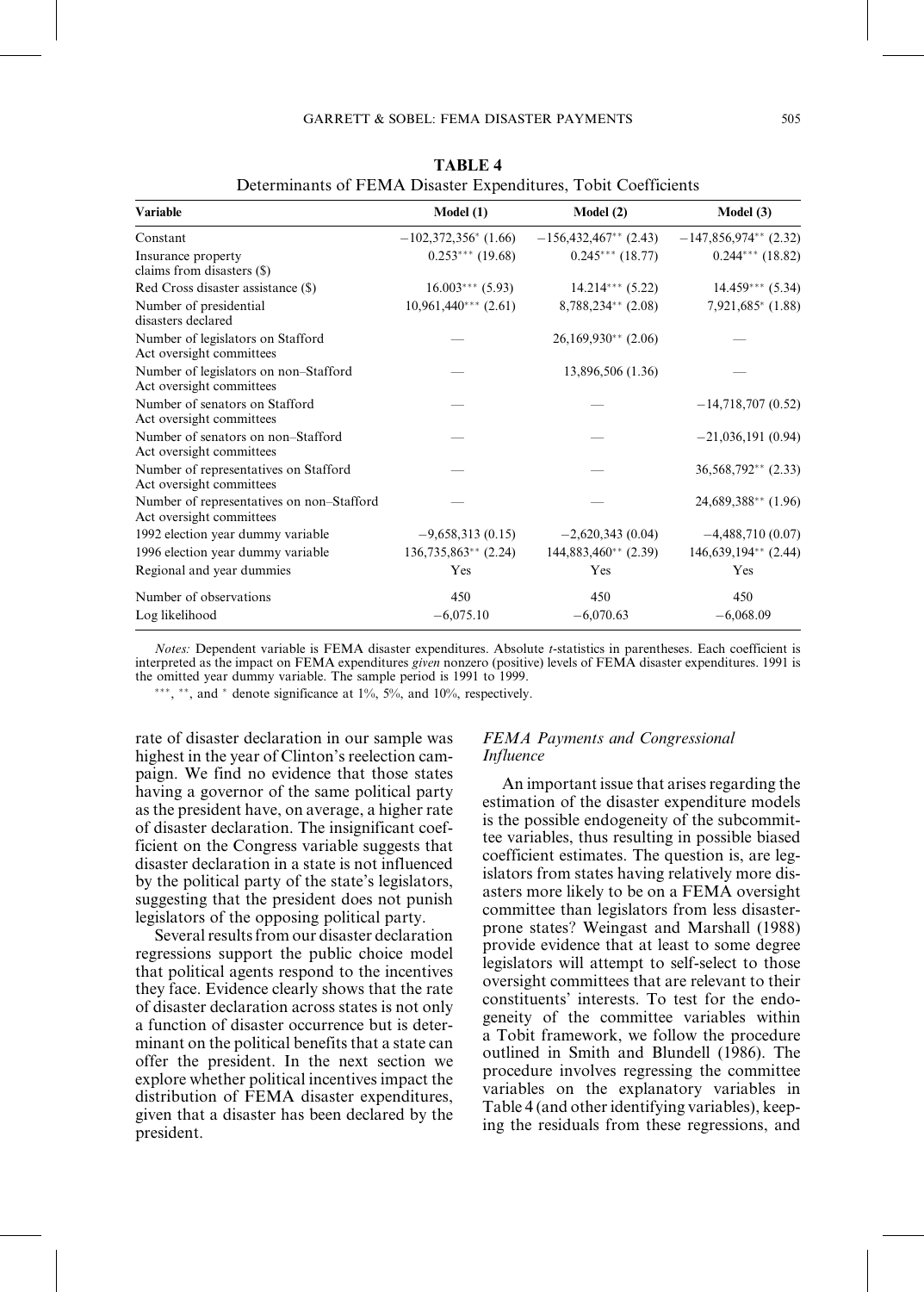including the residuals in the final Tobit model.<sup>10</sup> A Wald test (distributed as  $\chi^2$ ) is then conducted on the null hypothesis that the residual slopes are jointly equal to zero (no endogeneity). We computed a Wald statistic for the two models containing subcommittee variables. The Wald statistic for the endogeneity test of the two subcommittee variables shown in model (2) was 4.90, and the Wald statistic was 4.68 for the endogeneity test of the four committee variables in model (3). Both Wald statistics are less than the  $\chi^2$ criticalvaluesof5.99and9.49,respectively.The resultssuggest that the committee variables are not endogenous.<sup>11</sup>

We regress FEMA disaster expenditures in state  $i$  in year  $t$  (including the observations with values of zero) on private insurance disaster payments, Red Cross disaster assistance, the number of FEMA disasters declared, regional and year dummies, and the oversight subcommittee variables.<sup>12</sup> The coefficient estimates from the three tobit regressions are shown in

11. The fact that we find committee assignments to be exogenous yet we claim disasterreliefis politically desirable may seem like a contradiction. The important fact here is that the subcommittees that oversee FEMA are also responsible for overseeing other functions of government that would much more heavily drive the desire to be on the committees. In addition, because natural disasters are random and uncertain, it seems legislators would not actively seek to be on disaster oversight committees for the sole purpose of manipulating disaster aid because the opportunitiesto take advantage ofthis assignment are not clear and foreseen in advance. However, once a disaster does occurin a committee member'sstate, FEMA isin a position to gain from increasing expenditures above their "normal" levels.

12. It is possible that FEMA expenditures influence the amount of Red Cross expenditures and private insurance expenditures (i.e., both variables could be endogenous). Using model (3), we empirically tested for the endogeneity of Red Cross expenditures and private insurance disaster expenditures with the same methodology used for committee variables. The Wald test statistic was 0.30 for private insurance expenditures and 0.32 for Red Cross expenditures. Both values are less than the  $\chi^2$  critical value of 3.84, suggesting neither variable is endogenous and no simultaneity exists with FEMA disaster expenditures. This is interesting in its own right, but we believe the explanation isthat private insurance claims are paid solely on individuals' insurance benefits and the level of damage. In addition, the Red Cross provides expenditures on specific items, such as food, temporary shelter, medicine, and so on, that are available immediately after a disaster strikes, whereas FEMA simply issues checks to impacted individuals several days or weeks after the disaster.

Table 4.<sup>13</sup> All three specifications reveal that private insurance disaster payments and Red Cross disaster assistance are directly related to FEMA disaster expenditures, as expected.

We find strong evidence that political incentives are significant determinants of FEMA disaster relief payments. The Stafford Act oversight subcommittee variable in model (2) is positive and significant, revealing that those states having greater representation on FEMA oversight subcommittees received higher FEMA disaster relief. This finding and the fact that the non-Stafford Act oversight variable is not significant supports the greater influence that Stafford Act subcommittees have on disaster relief compared with non-Stafford Act subcommittees.

Model (3) breaks the Stafford Act and non– Stafford Act variables into separate Senate and House variables. The evidence supports the hypothesis that FEMA is more likely to be responsive to House members. House members have a higher percentage of their constituency impacted by a disaster than a corresponding senator, and it was the House Appropriations Committee that reprimanded FEMA in the past for excessive spending.

We also find evidence that the average level of disaster expenditures during election year 1996 (Clinton's reelection year) was significantly greater than during a nonelection year—roughly \$140 million higher. Only 1994 (the year of the Northridge earthquake in California) had a higher average level of relief than 1996. The average level of disaster expenditures in 1992 (Bush's reelection year) was not significantly different than the previous year.

The results from model (2) suggest that on average, states having legislators on a Stafford Act oversight subcommittee received an additional \$26 million in FEMA disaster expenditures for each legislator on a subcommittee. Model (3) reveals that states having House members on a Stafford Act oversight subcommittee received an additional \$36.5 million, whereas House members on non-Stafford Act subcommittees generate \$25 million. The average impact for a state having a House member on a FEMA oversight committee is

13. We also included economic and demographic variables in the Tobit regressions, such as per capita income, population, per capita transfer payments, farm and nonfarm income, and retirement payments. Each of these variables were found to be highly correlated with the private insurance and Red Cross variables and were insignificant in each regression specification.

<sup>10.</sup> Additional variables must be included in the firststage regression foridentification purposes.The other variables we included in the committee regressions were per capita income, population, the number of households, and the number of farm acres.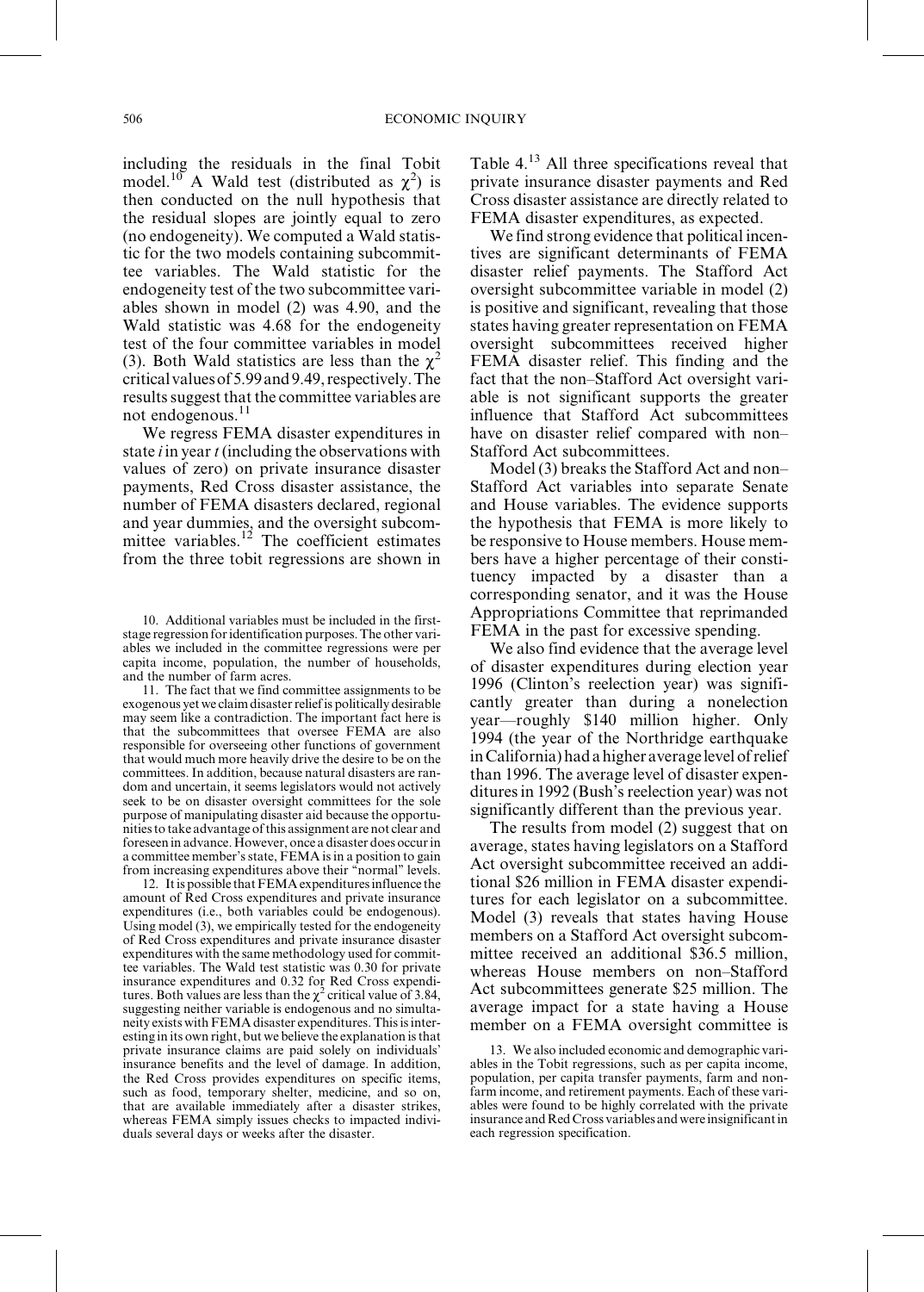| <b>Variable</b>                                                       | Model(1)                          | Model(2)               | Model $(3)$            |  |
|-----------------------------------------------------------------------|-----------------------------------|------------------------|------------------------|--|
| Constant                                                              | $-43,153,624$ <sup>*</sup> (1.69) | $-65,973,788**$ (2.51) | $-62,421,761**$ (2.37) |  |
| Insurance property claims<br>from disasters (\$)                      | $0.107***$ (14.24)                | $0.103***(13.89)$      | $0.103***$ (13.87)     |  |
| Red cross disaster assistance (\$)                                    | $6.75***(5.73)$                   | $5.995***(5.08)$       | $6.104***$ $(5.19)$    |  |
| Number of presidential<br>disasters declared                          | $4,620,641***$ (2.61)             | $3,706,347**$ (2.08)   | $3,344,350*$ (1.88)    |  |
| Number of legislators on Stafford<br>Act oversight committees         |                                   | $11,036,900**$ (2.05)  |                        |  |
| Number of legislators on non-Stafford<br>Act oversight committees     |                                   | 5,860,709 (1.35)       |                        |  |
| Number of senators on Stafford Act<br>oversight committees            |                                   |                        | $-6,213,894(052)$      |  |
| Number of senators on non-Stafford Act<br>oversight committees        |                                   |                        | $-8,880,988(0.94)$     |  |
| Number of representatives on Stafford Act<br>oversight committees     |                                   |                        | $15,438,489**$ (2.32)  |  |
| Number of representatives on non-Stafford<br>Act oversight committees |                                   |                        | $10,423,283**$ (1.96)  |  |
| 1992 election year dummy variable                                     | $-4,071,326(0.15)$                | $-1,105,103(0.04)$     | $-1,895,028(0.07)$     |  |
| 1996 election year dummy variable                                     | $57,639,065**$ (2.24)             | $61,103,113**$ (2.40)  | $61,907,643**$ (2.44)  |  |
| Regional and year dummies                                             | Yes                               | Yes                    | Yes                    |  |

TABLE 5 Determinants of FEMA Disaster Expenditures, Marginal Effects

Notes: Dependent variable is FEMA disaster expenditures. Absolute t-statistics in parentheses. Each marginal effect reflects the impact on the expected amount of disaster expenditures, as each variable impacts the probability of a disaster being declared and the level of expenditures. 1991 is the omitted year dummy variable. The sample period is 1991 to 1999. Number of observations is 450.

\*\*\*, \*\*, and \* denote significance at  $1\%$ ,  $5\%$ , and  $10\%$ , respectively.

roughly \$31 million in additional disaster relief for each House member on a subcommittee.

The Tobit coefficients in Table 4 measure the impact of each subcommittee variable on FEMA disaster payments given that a disaster has been declared. The marginal effects of each variable show the impact each variable has on the expected level of FEMA disaster payments, considering both the impact on the probability of disaster declaration and the level of expenditures once a disaster has been declared. The marginal effects from the three regressions in Table 4 are shown in Table 5. The marginal effects also provide significant evidence of congressional influence over the level of FEMA disaster payments, with the results directly supporting those shown in Table 4.

# FEMA Payments: How Much Is Due to Political Influence?

Although we have shown that congressional oversight impacts the level of FEMA disaster relief in a state, it is interesting to calculate how much of total FEMA disaster relief over our sample period is motivated politically rather than by disaster severity or frequency. The predicted values (for nonzero observations only) from the regressions shown in Table 4 are the predicted level of total FEMA disaster expenditures given that a disaster has been declared. The level of FEMA disaster payments that are a result of congressional oversight can be computed by multiplying the significant coefficient estimates from each oversight subcommittee variable by the actual number of legislators on each type of subcommittee (Stafford or non-Stafford), and then summing over each significant subcommittee variable. The ratio of this value to the total level of FEMA expenditures gives the percent of total FEMA payments that are due to political influence. This calculation for model (3) suggests that  $44.5\%$  of total FEMA disaster payments are due to representative membership on FEMA oversight committees. Based on our data, sample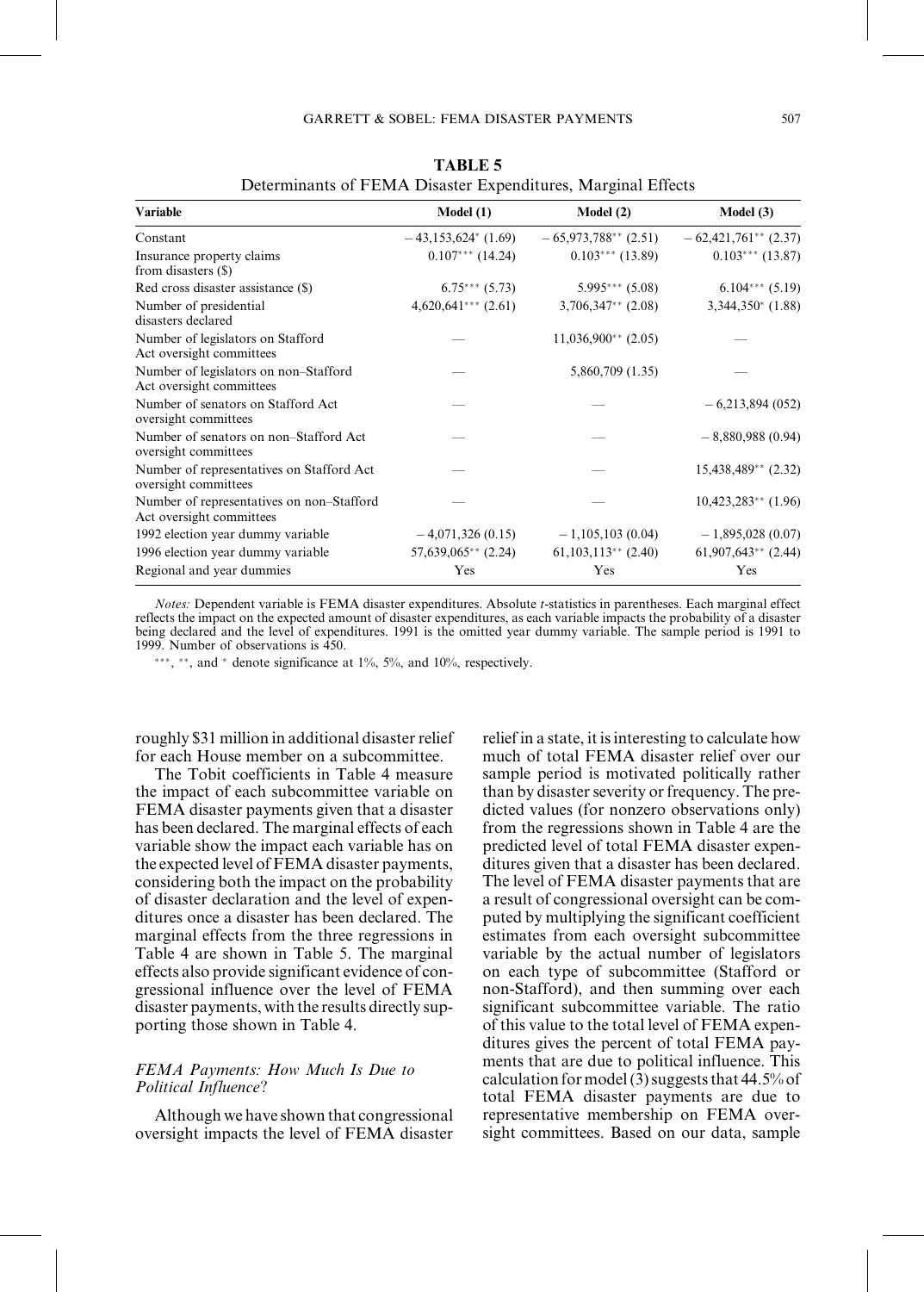period, and estimated coefficients, this simulation suggests that nearly half of all FEMA disaster relief is explained by political influence rather than actual need.

#### V. SUMMARY AND CONCLUSION

In this article we examined how congressional and presidential influence impacts FEMA disaster expenditures across the states. Using state level FEMA disaster expenditure data from 1991 through 1999, we explore whether those states that are politically important to the president receive higher FEMA disaster expenditures than other states. We also explore whether FEMA disaster expenditures are higher in those states having congressional representation on FEMA oversight subcommittees.

The process of disaster declaration and funding lends itself well to empirical testing. After a disaster strikes a particular area, the governor makes a request to the president for disaster assistance. After receiving a governor's request, the president then decides whether or not to declare the state or region a disaster area. If a disaster has been declared by the president, Congress and FEMA then decide on the appropriate funding amount. In addition, under the Stafford Act the president has the authority to declare a disaster without the approval of Congress. This fact offers an unique opportunity to explore how the president uses this power.

We find evidence that those states politically important to the president have higher rates of disaster declaration. Also, the mean level of disaster declaration is found to be higher in certain election years compared to nonelection years. We find no evidence that the president uses the disaster declaration power to politically harm legislators of the opposing political party (or help legislators of his own party), or that states having a governor from the same political party as the president receive higher levels of disaster relief. We find strong evidence that once a disaster is declared, disaster expenditures are higher in those states having congressional representation on FEMA oversight subcommittees. Our estimates suggest that for each House member on an oversight subcommittee (which directly oversees disaster expenditures), states receive an average of \$31 million in excess disaster expenditures. Of all FEMA

disaster relief provided over the sample period, our models suggest that nearly half of this total is due to political influences rather than by need.

Although FEMA is often promoted as a savior for individuals and communities hit by a disaster, we find evidence that disaster declaration and the level of FEMA disaster expenditures are both politically motivated. These findings cast doubt on FEMA's altruistic goal of financial assistance to those most in need, and questions the role of government versus private agencies in providing disaster relief.

#### **REFERENCES**

- Almanac of American Politics. Washington, DC: National Journal Group, various years.
- America Votes. Washington, DC: CQ Press, various years.
- American Spectator. "FEMA Money! Come and Get It!" September 1996.
- Anderson, G. M., and R. D. Tollison. "Congressional Influence and Patterns of New Deal Spending, 1933–1939." Journal of Law and Economics,  $34(1)$ , 1991, 161-75.
- Cameron, A. C., and P. K. Trivedi. "Regression Based Tests for Overdispersion in the Poisson Regression Model." Journal of Econometrics, 46(3), 1990,  $347-64.$
- Couch, J.F., and W.F. Shughart II. The Political Economy of the New Deal. Cheltenham, U.K. and Northampton, MA: Edward Elgar, 1997.
- Downton, M. W., and R. A. Pielke Jr. "Discretion without Accountability: Politics, Flood Damage, and Climate." Natural Hazards Review, 2(4), 2002, 157-66.
- Faith, R. L., D. R. Leavens, and R. D. Tollison. "Antitrust Pork Barrel.'' Journal of Law and Economics, 25(2), 1982, 329-42.
- Goff, B. L., and K. B. Grier. "On the (Mis)measurement of Legislator Ideology and Shirking.'' Public Choice,  $76(1-2)$ , 1993, 5-20.
- Greene, W. H. Econometric Analysis. Upper Saddle River, NJ: Prentice Hall, 2000.
- Grier, K. B. "Presidential Elections and Federal Reserve Policy: An Empirical Test." Southern Economic Journal, 54, 1987, 475-86.
- May, P. J. Recovering from Catastrophe: Federal Disaster Relief Policy and Politics. Westport, CT: Greenwood Press, 1985.
- Moe, T. M. "An Assessment of the Positive Theory of Congressional Dominance.'' Legislative Studies  $Quarterly, 12, 1987, 472–520.$
- ÐÐÐ. ``The Positive Theory of Public Bureaucracy,'' in Perspectives on Public Choice: A Handbook, edited by D. C. Mueller. New York: Cambridge University Press, 1997, 455-80.
- Platt, R. H. Disasters and Democracy: The Politics of Extreme and Natural Events. Washington, DC: Island Press, 1999.
- Smith, R. J., and R. W. Blundell. "An Exogeneity Test for a Simultaneous Equation Tobit Model with an